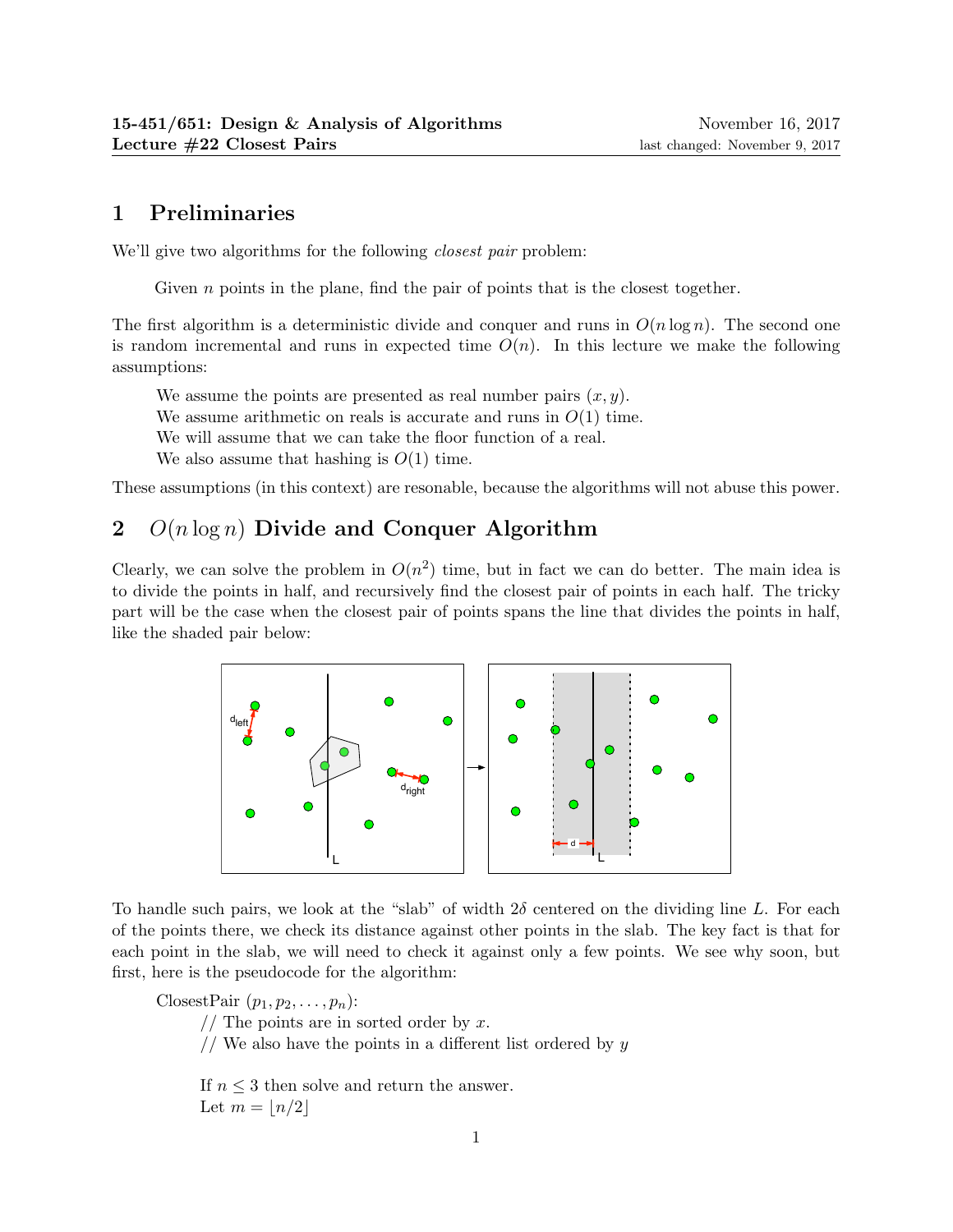Let  $\delta = \min(\text{ClosestPair}(p_1, \ldots, p_m), \text{ClosestPair}(p_{m+1}, \ldots, p_n))$ 

Form a list  $q$  of the points (sorted by increasing y) that are within  $\delta$  of the x coordinate of  $p_m$ . Call these points  $q_1, q_2 \ldots q_k$ 

Now we compute  $d_i$ , the minimum distance between  $q_i$  and all the qs below it, for each  $1 \leq i \leq k$ :

 $d_i = \min$  distance from  $q_i$  to  $q_{i-1}, q_{i-2}, \ldots, q_j$ where we stop when  $j$  gets to 1, or the  $y$  coordinate gets too small:  $q_j.y < q_i.y - \delta$ 

```
Return \min(d_1, \ldots, d_k, \delta)
```
The divide and conquer approach is obvious. The closest pair is either within the left half, within the right half, or it has one endpoint in the left half and one in the right half. If it is that last case, it's clear that both of the points must be within  $\delta$  of the dividing line, so it is that middle region that the merge step focuses on:



We need to determine if there is a pair that straddles the dividing line that has a distance less than δ. This is accomplished by the inner loop that computes  $d_i$ . It's obviously correct, because any pairs that the loop does not consider are too far apart. (Either they are not in the  $2\delta$ -wide slab, or their y coordinates differ by at least  $\delta$ .) The only tricky part is proving that the inner loop (where we compute the distance from  $q_i$  to  $q_{i-1}, \ldots, q_j$  finds a stopping value of j in  $O(1)$  time.

of squares that are  $\delta/2$  on a side: The key idea is to divide the slab into a grid of the appropriate size for the analysis. We use a grid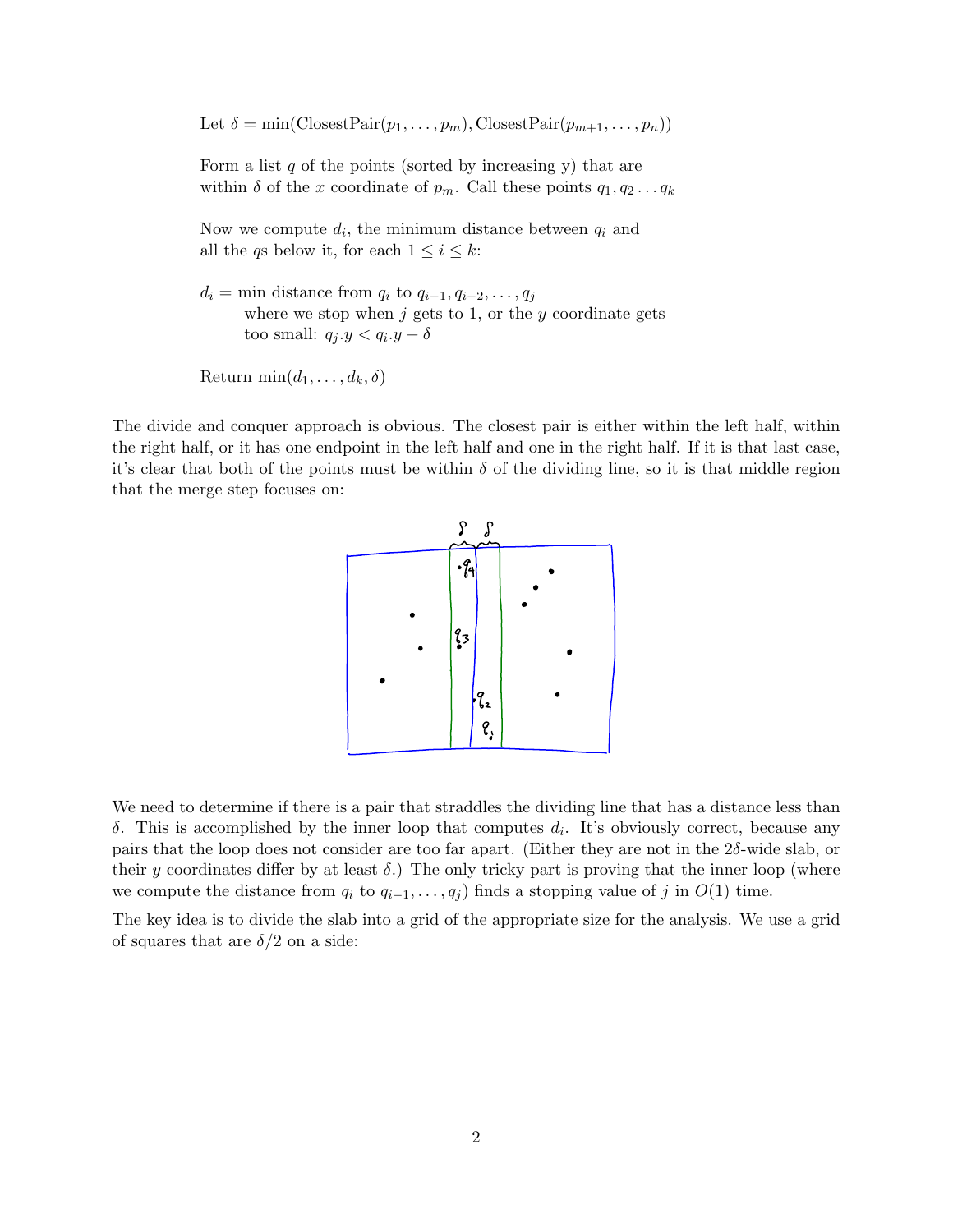

In this figure there is a four (across) by two (down) grid of squares of size  $\delta/2$ . The top of the grid goes through  $q_i$ . Note that each of these squares can contain at most one of the points (interior goes through  $q_i$ . Note that each of these squares can contain at most one of the points (interior or on its boundary), because any two points in the square are at most  $\delta/\sqrt{2} < \delta$  apart. Therefore any q that is below the bottom of this grid is at least  $\delta$  away from  $q_i$ , and thus has no effect on the closest pair distance. This proves that there are at most 7 points besides below  $q_i$  that are tested before the loop terminates. So for each i this search is  $O(1)$  time.

The initiation phase sorts by x and also by y. This is  $O(n \log n)$ . Subsequent phases just filter these sorted lists, and no further sorting is done.

So the algorithm partitions the points  $(O(n))$ , does two recursive calls of  $n/2$  in size, scans the points again to form the list  $q(O(n))$ , then scans the list q looking for the closest side-crossing pair  $(O(n)).$ 

So we get the classic divide and conquer recurrence:

$$
T(n) = 2T(n/2) + n
$$

which solves to  $O(n \log n)$ .

## 3 Sariel Har-Peled's Randomized  $O(n)$  Algorithm for closest pair

For any set of points  $P$ , let  $\text{CP}(P)$  be the closest pair distance in  $P$ .

We're going to define a "grid" data structure, and an API for it. The grid (denoted  $G$ ) stores a set of points (that we'll call  $P$ ) and also stores the closest pair distance r for those points. The number r is called "the grid size of  $G$ ". In other words, we maintain the invariant that the grid size will always be equal to the closest distance between any points currently in the grid. Here's the API:

| MakeGrid $(p, q)$ : Make and return a new grid containing points p and q using $r =  p - q $ (the |
|---------------------------------------------------------------------------------------------------|
| distance between $p$ and $q$ ) as the initial grid size.                                          |

- Lookup $(G, p)$ : p is a point, G is a grid. This returns two types of answers. Let r' be the closest distance from p to a point in P. If  $r' < r$  then return r'. If  $r' \geq r$ return "Not Closest". Note that Lookup() does not need to compute  $r'$  if  $r' \geq r$ .
- Insert $(G, p)$ : G is a grid. p is a new point not in the grid. This inserts p into the grid. It returns the new grid size.

Here's an example Grid data structure: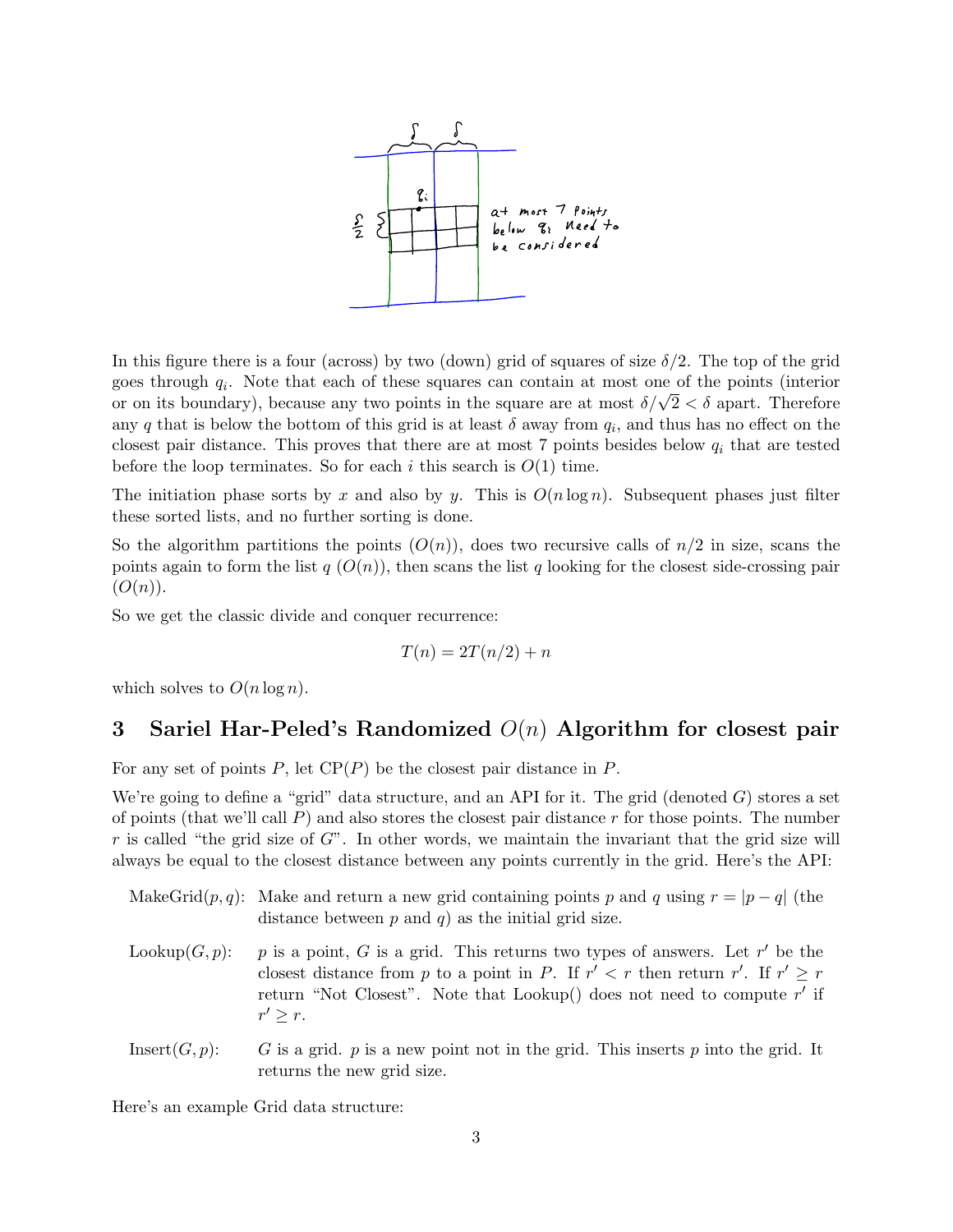

We now discuss how to implement this API. First define a function  $Boxify((x, y), r)$ . This returns the integer point  $(|x/r|, |y/r|)$ . This gives the grid "box" that a point belongs to.

The data structure maintains a hash table whose keys are these integer pairs. The values in the hash table are lists of points from P. So the key  $(i, j)$  (also called a box) in the hash table stores all the points of P whose Boxify() value is  $(i, j)$ .

MakeGrid $(p, q)$  is trivial. Just insert p and q into a new table with  $r = |p - q|$ .

Lookup $(G, p)$  computes Boxify $(p, r)$ . It then looks in that box, and the 8 surrounding ones, and computes the distance between p and the closest one of these. Call this number r'. If  $r' < r$ , then we return  $r'$ . If  $r' > r$  then return "Not Closest". This works because we know that if there is a point closer to p than r, it must be in one of the 9 boxes that are searched by this function:

For example, in the grid with points at the top of this page, suppose a new point  $p$  lands in the middle square of this grid. Now to determine if it is closer to another point than the grid size, all we have to do is examine the points in each of the nine boxes shown. (In this case it is eight points.)

Also note that the running time of this is  $O(1)$  because it does 9 lookups in the hash table, and the total number of points it has to consider is at most 36. This is because a box contains at most 4 points by a similar argument as we made for the previous closest pair algorithm:



Each of the  $r/2$  subregions can have at most one point in it.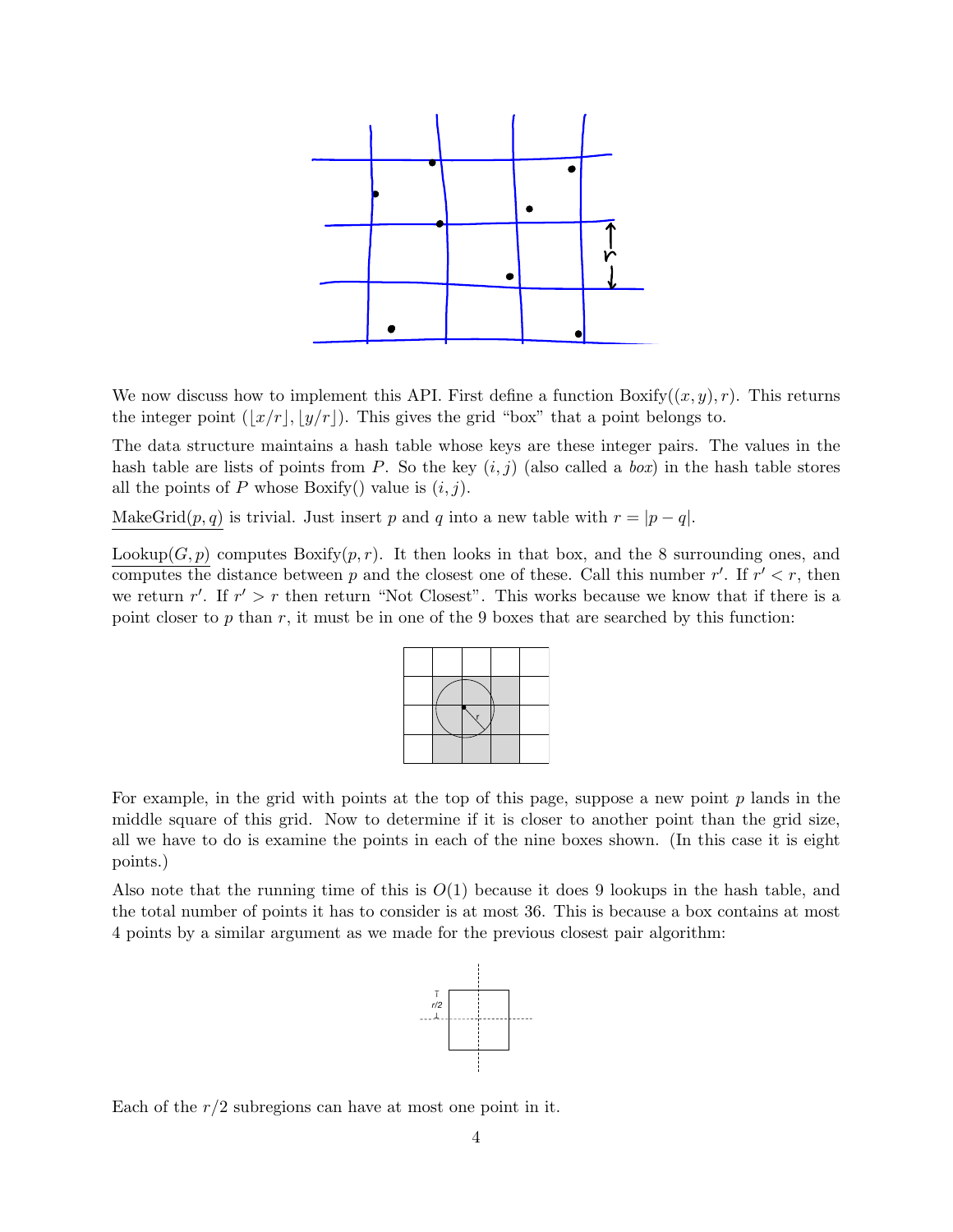Insert(G, p) works as follows. It first does a Lookup(G, p). If the result is "Not Closest" it just inserts p into the data structure into box  $Bosify(p, r)$ . This is correct, since it means that p does not create a new closest pair, so the grid size should be unchanged. This is  $O(1)$  time. On the other hand if the Lookup() returns  $r' < r$ , then the algorithm rehashes every point into a new hash table based on the new grid size being  $r'$ . This takes  $O(i)$  time if there are i points now being stored in the data structure.

These algorithms are clearly correct, simply by virtue of the fact that at any point in time the grid size r is equal to the  $\text{CP}(P)$  where P is the set of points in the data structure. This is preserved by all the operations.

We can now complete the description of the algorithm:

Randomized- $\mathrm{CP}(P)$ : Randomly permute the points. Call the new ordering  $p_1, p_2, \ldots, p_n$ .  $G = \text{MakeGrid}(p_1, p_2)$ for  $i = 3$  to n do  $r = Insert(G, p_i)$ done return r

**Claim:** This algorithm computes  $\text{CP}(P)$ .

Proof: Follows from the definition of the API.

**Claim:** The algorithm runs in expected  $O(n)$  time.

**Proof:** Recall the time to do Insert() is  $O(1)$  if the grid size does not change, and  $O(i)$  (i = the number of points in the grid) if the grid size does change.

We use an argument similar to the one we used for Seidel's LP algorithm, called "backward analysis":

Consider running the algorithm backwards. Here we are deleting points in order  $p_n, p_{n-1}, \ldots, p_3$ . When deleting point i, the operation is  $O(1)$  if the closest pair distance does not change, and  $O(i)$ if it does. In general if you remove a random point from a set of  $i$  points, the probability that the closest pair distance changes is at most  $2/i$ : if there is just one pair of points that achieves the minimum distance, then you have to remove one of those two points to increase the minimum. If there is more than one pair, then the probability is lower.

So the removal is costly (i.e.  $O(i)$ ) with probability at most  $2/i$ , and cheap  $O(1)$  with the remaining probability. This is exactly the same situation as in Seidel's LP algorithm. Therefore the expected cost of a step is  $O(1)$ . Thus the expected cost of the entire algorithm is  $O(n)$ .

On the remaining pages, you can find code implementing this algorithm in Ocaml.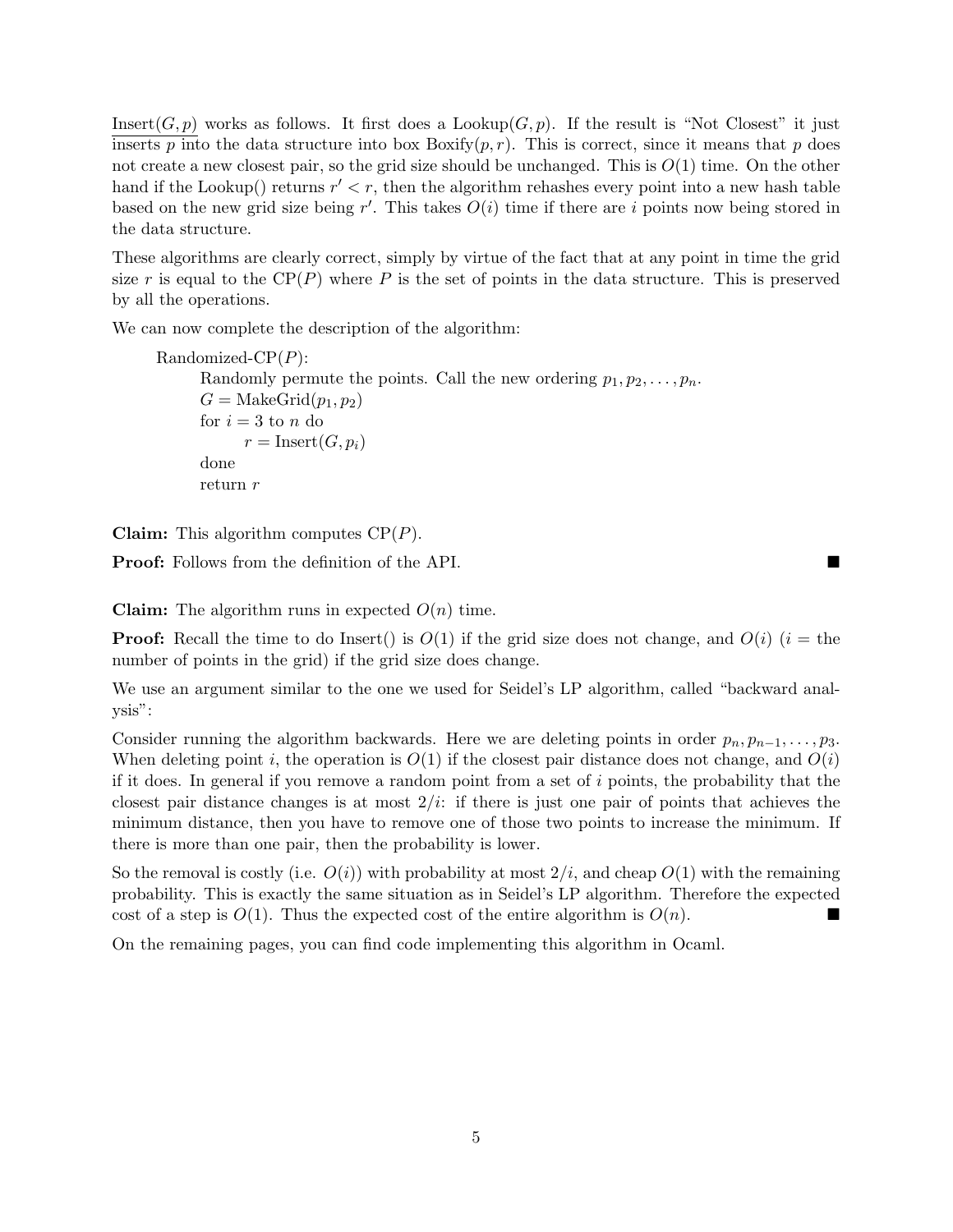```
(* Sariel Har-Peled's linear time algorithm for closest pairs.
   Danny Sleator, Nov 2014
*)
let sq x = x *. x
(* The function below takes an array of points (float*float), and returns
  the distance between the closest pair of points. *)
let closest_pair p =
 let n = Array.length p in
 let dist i j =let (xi,yi) = p.(i) in
   let (xj, yj) = p.(j) in
   sqrt ((sq (xi - xj)) + (sq (yi - yj)))in
  let truncate x r = int_of_float (floor (x / r)) in
 let boxify (x,y) r = (truncate x r, truncate y r) in
 let getbox h box = try Hashtbl.find h box with Not_found \rightarrow [] in
 let add_to_h h i box =Hashtbl.replace h box (i::(getbox h box))
  in
 let make_grid i r =(* put points p.(0) ... p.(i) into a new grid of size r.
       it has already been established that the closest pair
       in that point set has distance r *)
   let h = Hashtbl.create 10 in
   for j=0 to i do
     add_to_h h j (boxify p.(j) r)
   done;
   h
  in
 Random.self_init ();
 let swap i j =
   let (pi, pj) = (p.(i), p.(j)) in
   p.(i) < -pj;p.(j) <- pi
  in
 for i=0 to n-2 do
   let r = Random.int (n-i) in
   swap i (i+r)
 done;
```